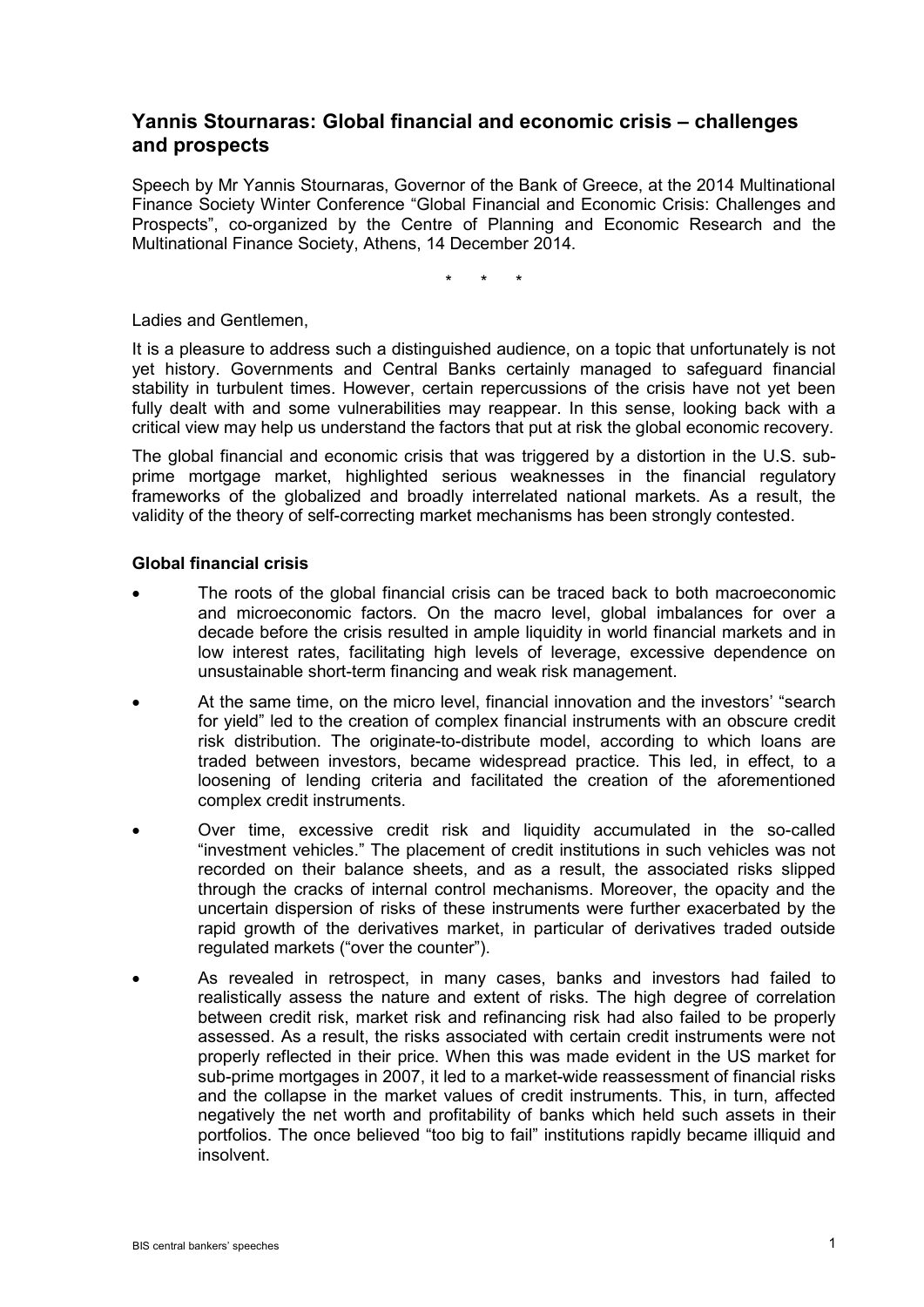- In order to rebalance their portfolios, affected banks performed widespread liquidations of their assets and attempted to raise capital in an attempt to strengthen their capital base. Through the subsequent fall in asset prices and via banks' balance sheet cross-exposures, the crisis quickly spread to the financial system globally. The euro-area was similarly affected.
- Uncertainty about banks' exposure to "toxic assets", especially in Europe, led to mutual distrust between banks. As a result, the interbank market has been severely impaired causing liquidity problems, which required the necessary intervention by monetary policy authorities.
- The crisis in the financial markets, aggravated by the pro-cyclicality of banks, where in times of economic downturn they tighten risk criteria and decrease lending, thus amplifying the contraction of the economy, quickly spread in the real economy, and economic conditions deteriorated globally.

# **Euro-area crisis**

- The international financial crisis brought about the crisis in the euro area. However, here also, the roots of the crisis can be traced to the creation of serious imbalances.
- According to the theory of monetary integration, as it had developed by the time of the inception of the euro in 1999, it was thought that nominal convergence along with a single monetary policy would gradually promote real convergence. Banks had no special role in transmitting financial market shocks to the real economy or in producing spillover effects across union members.
- However, monetary union has to go hand-in-hand with financial integration. Indeed, financial integration did proceed apace with increasing capital flows among the member-states of the euro area, leading to increased interdependence between financial institutions and markets.
- Such interdependence is necessary for the smooth operation of the single monetary policy, because it facilitates the transmission of monetary policy throughout the euro area.
- The prevailing view was that persistent capital flows from the north to the south, which financed the current account deficits of the south during the early years of EMU, were an equilibrating force – capital moved from countries where the rate of return on investment was low to those where it was high.
- The elimination of exchange rate risk was interpreted by markets and institutions as an elimination of all risks. Credit risk was essentially ignored.
- With the outbreak of the global financial crisis in 2008 and the re-pricing of risk, the ample capital inflows to the EU periphery were suddenly reversed.
- This sudden reversal led to a negative feedback loop between banks and public finances, exacerbating the effects of financial instability on the real economy.
- In some countries, such as Spain, the sudden reversal led to a collapse in demand, a collapse in asset prices and bank distress. The bank distress then fed back into a fiscal and, ultimately, sovereign crisis. A similar narrative can be told for Ireland. In other member-states, such as Greece, the sudden reversal initially affected the refinancing of debt and subsequently inflicted damage on the banking system following the haircut of Greek government debt.
- As a result, the crisis revealed important weaknesses in the EU architecture and inadequacies in the implementation of the structures that had been put in place.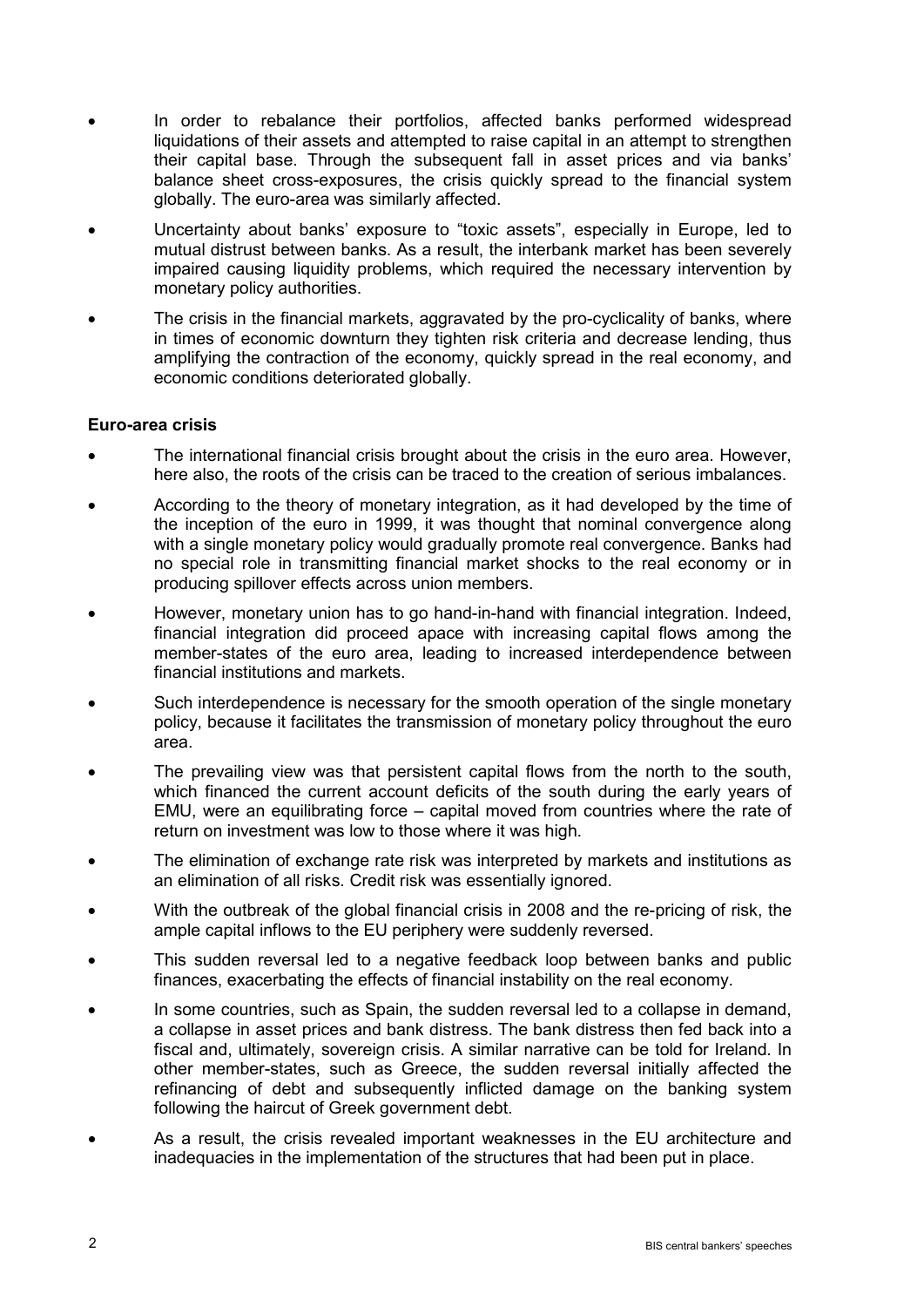- First, the existing framework of economic governance was not sufficient to prevent the creation of imbalances. The Stability and Growth Pact was not properly enforced and there was no mechanism in place for monitoring external imbalances.
- Second, the increased interdependence between financial institutions and markets, which was the result of the monetary union and the ensuing financial integration, was not accompanied by a more unified regulatory framework.
- Third the link between financial stability and the financial cycle had been largely ignored. The architects of monetary union chose to keep financial sector supervision and regulation largely at the level of the nation state, with insufficient coordination of macro and micro-prudential supervision.

### **Policy responses to the crisis**

- In this unprecedented global crisis, Governments, Central Banks and international organizations reacted with coordinated actions. These actions included first, direct monetary and fiscal interventions, aiming at enhancing liquidity to maintain system stability and support the economy; second, a broader mobilization to reshape the global financial architecture and mitigate the magnitude and duration of future financial crises.
- Following the eruption of the crisis, it was understood that any kind of supervision should be exercised taking into account not only the behaviour of individual credit institutions but also the interconnections and interdependencies between financial institutions, markets and economies. The increasing degree of integration of economies and financial markets required more coordinated action between supervisory and regulatory authorities worldwide, as well as continuous, timely and accurate exchange of information between supervisory authorities. It was made clear that the new architecture of financial supervision required the strengthening of micro-prudential and macro-prudential supervision. Regulatory and supervisory efforts focused on financial stability and on trying to limit the build-up of systemic risk.

#### *Monetary policy response*

- More specifically, as a first response to the global financial crisis, central banks were quick to put in place measures that ensured adequate liquidity in the financial system by facilitating access to central bank financing.
- Moreover, central banks largely adjusted their respective monetary policy stance to reflect the diminished risks for price stability. The size of interest rate reductions implemented by central banks pushed policy rates at historically low levels.
- The ECB initially reduced its interest rates by 50 basis points in a coordinated move with five other major central banks [Bank of Canada, Bank of England, the Federal Reserve, Sveriges Riksbank and the Swiss National Bank] in October 2008. This was followed by successive reductions in the interest rates, resulting in a cut in the main refinancing rate by 325 basis points within seven months, between October 2008 and May 2009.
- In addition, the ECB adopted temporary non-standard measures in order to reduce obstacles in monetary policy transmission and to address liquidity shortfalls in the interbank market.
- First, the ECB switched to fixed-rate tender procedures with full allotment for all refinancing operations, ensuring unlimited access to central bank liquidity at the main refinancing rate.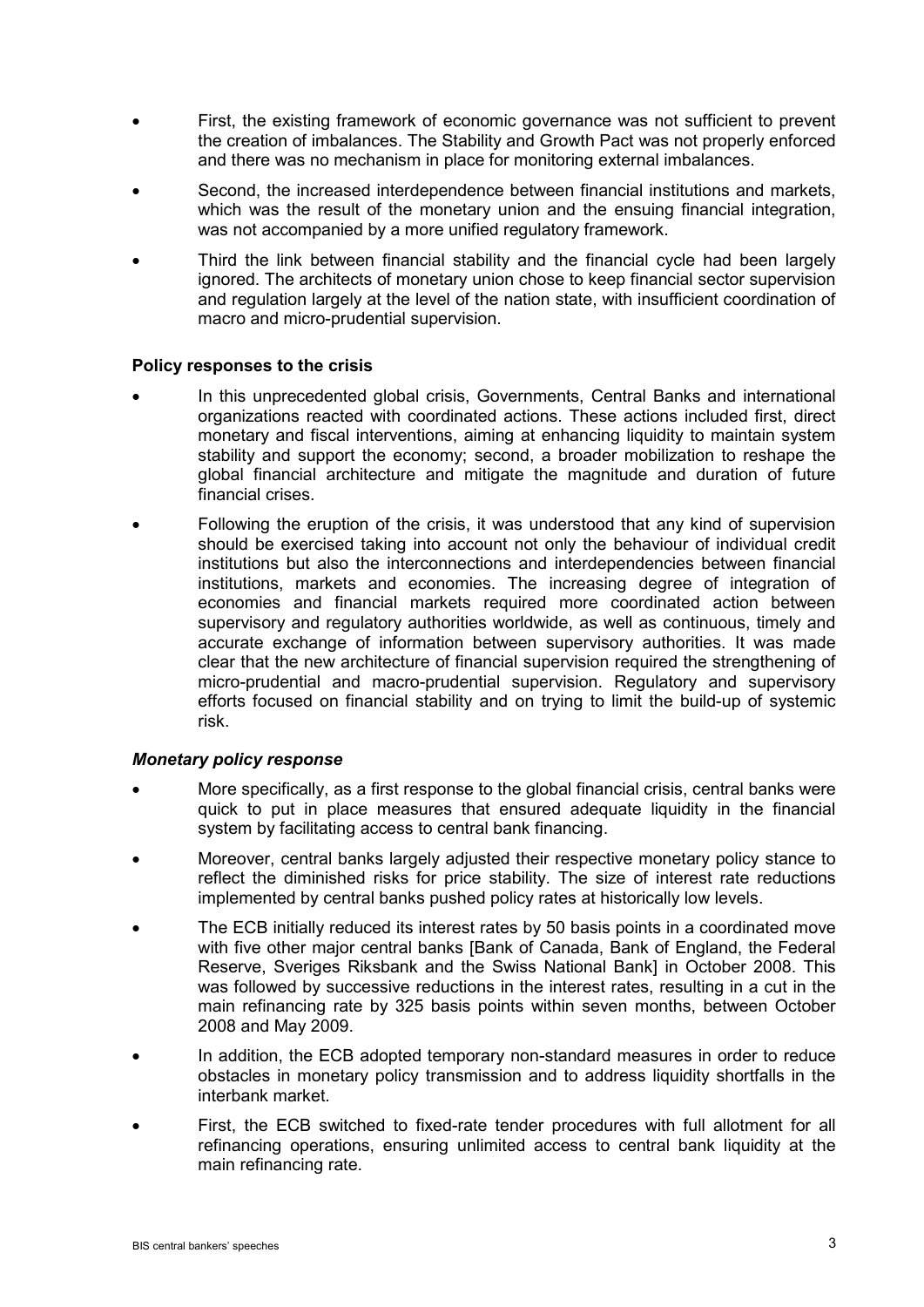- Second, the ECB introduced longer-term refinancing operations (LTROs), initially at 6-month maturities, then at one year and finally, at three year maturities, aiming at reducing uncertainty and encouraging banks to continue to provide credit to the economy.
- Third, during the global turmoil the ECB temporarily provided liquidity in US dollars through currency arrangements with the Federal Reserve in order to provide banks with adequate funding in US dollars.
- Fourth, the ECB extended the eligibility of collateral that could be used for central bank financing, facilitating banks' refinancing liquidity shortages caused by halts in interbank lending.
- Fifth, the ECB introduced in May 2010 the Securities Markets Programme. By intervening in the secondary markets of public and private debt securities, the ECB could ensure depth and liquidity in dysfunctional market segments and restore the proper functioning of the monetary policy transmission mechanism.
- Finally, in September 2012, the ECB announced the Outright Monetary Transactions (OMT) initiative, essentially the intention to purchase, if necessary, securities of euro area member-states in economic adjustment programmes from the secondary market. Although not activated, the announcement of the initiative has contributed significantly to the improvement in financial market conditions, the decline in sovereign bond spreads and the gradual reversal of financial fragmentation.

# *Changes in the EU architecture*

- With the outbreak of the euro area crisis, it was made clear that both imbalances in the real economy and in the financial sector are sources of financial instability.
- A more comprehensive policy framework was therefore necessary.
- In this context, improvements in the policy framework aimed at completing the EMU architecture with more coordination of economic policies, sufficient backstops to address liquidity shortfalls and, last but not least, common supervision of the financial sector.
- The Stability and Growth Pact was strengthened through a series of EU regulations in 2011 and 2013. The new legislation clearly defined debt reduction rules, sanctions in case of non-compliance and a new surveillance procedure monitoring the emergence of macroeconomic imbalances. In addition, fiscal coordination and surveillance was further strengthened through the ex-ante co-ordination of fiscal and structural policies of member states of the euro area.
- Moreover, the "Fiscal Compact", agreed by the euro area and some EU member states, in March 2012 further strengthened fiscal governance. The treaty, which entered into force at the beginning of 2013, requires structural deficits limited to 0.5% of GDP and the introduction of fiscal rules in each country's national legislation.
- Furthermore, the euro area, as well as some EU member states agreed in March 2011 on the "Euro Plus Pact", a commitment to undertake additional reforms, on top of the EU-wide "Europe 2020" obligations, to promote competitiveness, employment and productivity.
- In the meanwhile, the European Financial Stability Facility (EFSF) provided financial assistance to sovereigns which faced temporary liquidity shortfalls caused by the impairments in the sovereign bonds markets. The EFSF was succeeded in 2012 by a permanent backstop mechanism, the European Stability Mechanism (ESM).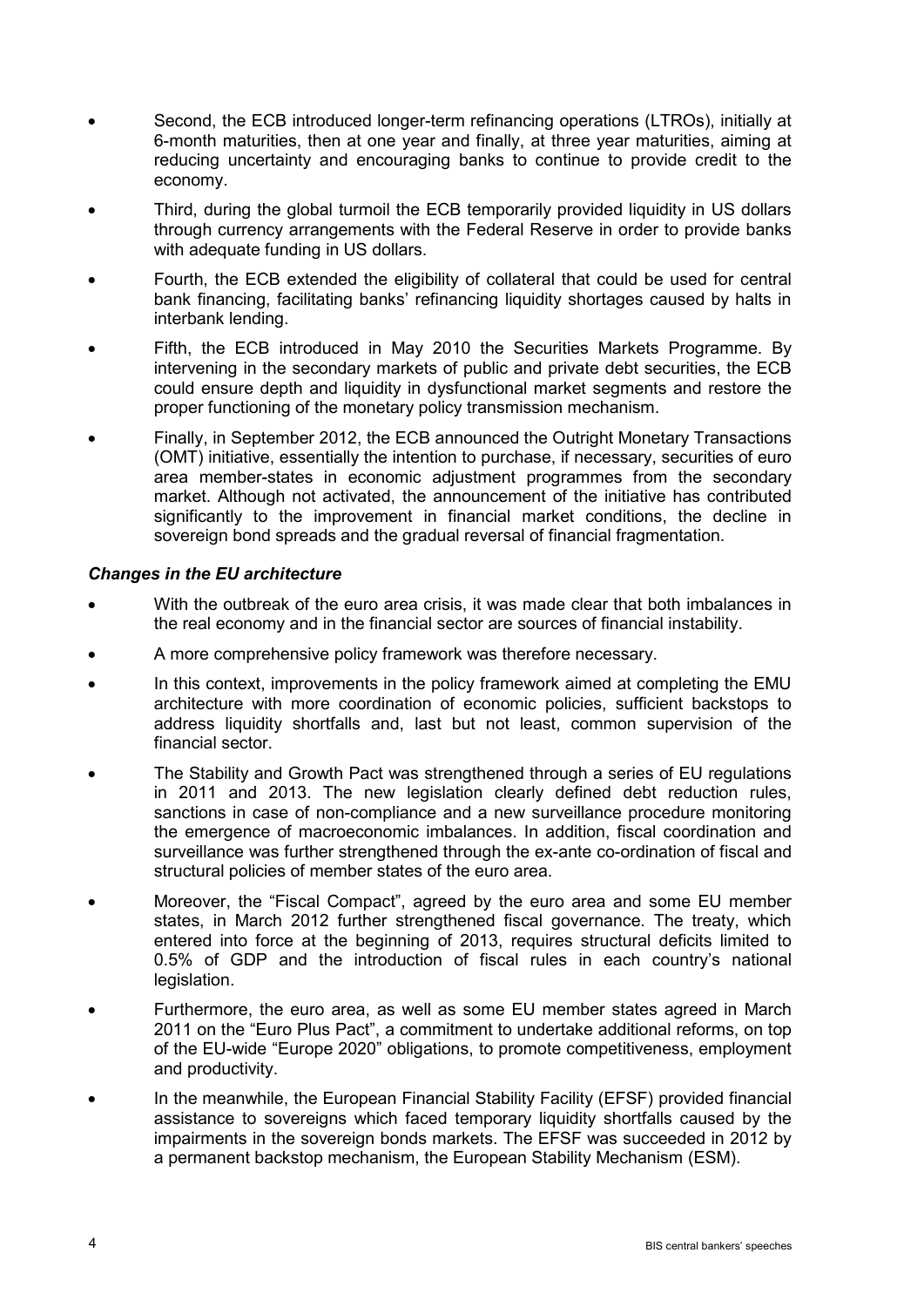- Finally, let me turn a bit more at length, to, perhaps the most ambitious EU initiative, the Banking Union, which was finalized during the Greek Presidency of the Council of the European Union in the first half of the current year.
- The Banking Union was initially agreed at the European Council of June 2012 in an effort to deepen Economic and Monetary Union.
- Five years after the outbreak of the euro area crisis, it is important to understand why the interconnection between banks, the real economy and sovereigns were so strong in the euro area and why a banking union is necessary.
- First, the size of the banking sector in the EU, measured either in absolute terms or as the share of banks' assets in GDP, is about five times larger than in the US. These data underline the importance of banks as financial intermediaries in the EU. Firms in the euro area are much more reliant on bank credit compared to the US, where capital markets play a much more important role in the financing of investment.
- Second, although large banks in the euro area and the US are of roughly similar size, large banks' balance sheets in the euro area represent a much larger share of any individual country's GDP in the euro area. This implies that bank failures in the euro area can easily call into question state solvency.
- Third, euro area banks typically hold large volumes of national government bonds in their portfolios, making them more vulnerable to sovereign crises. And the capital flows from the core to the periphery that characterized the early years of monetary union also led to the concentration of peripheral sovereign risk in the core.
- One of the consequences of the crisis and the negative feedback loops between banks and sovereigns was the so-called "Balkanization" of the euro area banking system, i.e. the retreat of banks behind national borders. As a result, financial conditions diverged between euro area member states. The fragmentation of financial markets deepens the gap between core and periphery, hinders the smooth transmission of the common monetary policy and is harmful to real economic convergence.
- The foregoing analysis clearly highlights the need for a centralized, European responsibility for financial market and banking supervision; the establishment of the European Banking Union was perceived as a logical next step in the advancement of the Economic and Monetary Union.

# *The three pillars of the Banking Union*

- The Banking Union is built on three pillars: The Single Supervisory Mechanism (SSM), the Single Resolution Mechanism (SRM) and a harmonised system of Deposit Guarantee Schemes.
- The Single Supervisory Mechanism gives the European Central Bank (ECB) responsibility for supervision over banks in the euro area and the EU countries which participate in the banking union. This will ensure the application of a common supervisory model for all banks.
- As of November 2014, the ECB assumed the direct supervision of 120 significant banking groups which represent 82% (based on the assets) of the euro area banking sector. For all other 3,500 banks the ECB will also set and monitor the supervisory standards and work closely with the national competent authorities on the supervision of these banks, ensuring a level playing field in the supervisory requirements to be met by banks.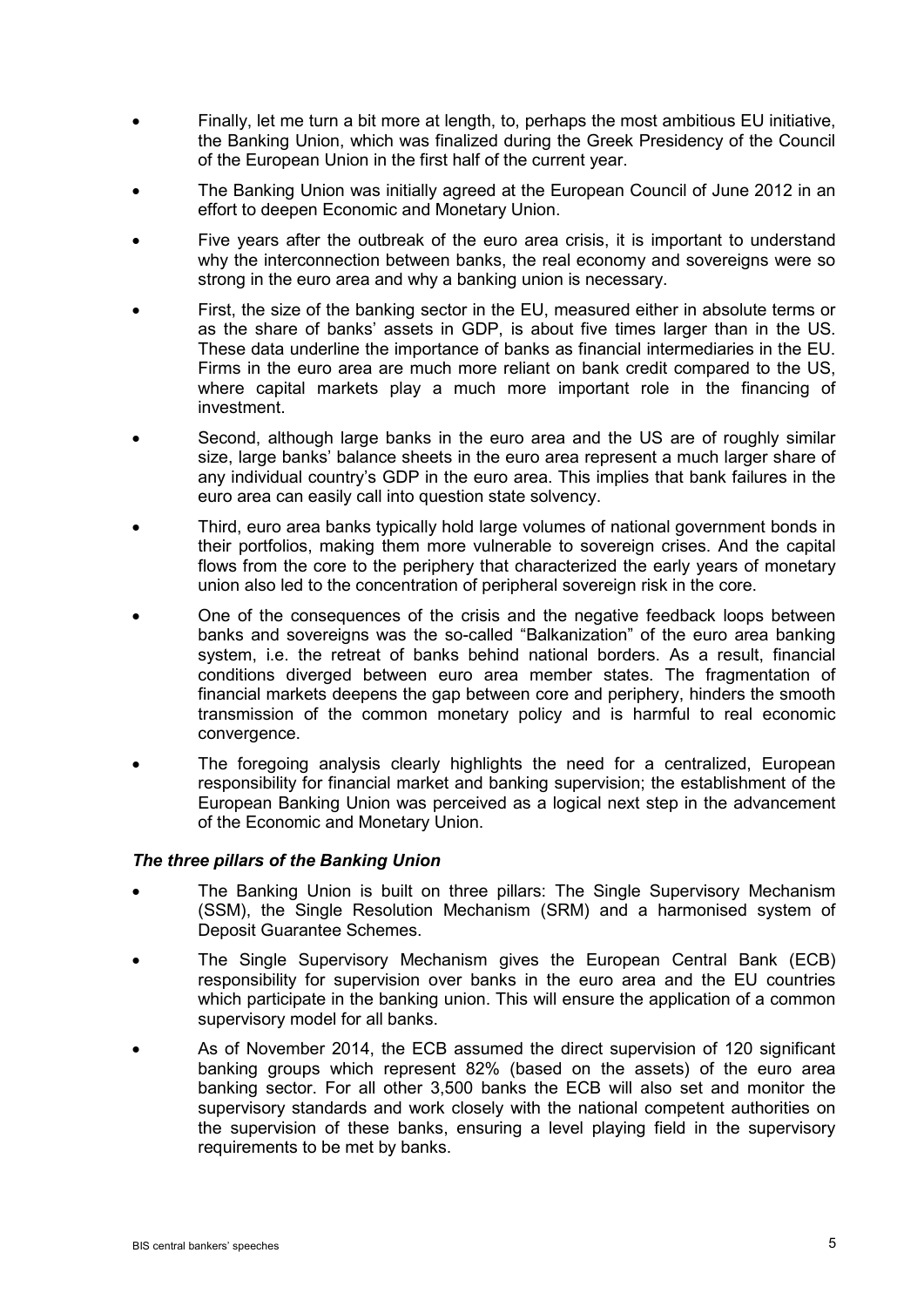- The ECB ensures a truly European supervision mechanism that is not prone to the protection of national interests, will weaken the link between banks and national public finances and will take into account all risks to financial stability.
- A necessary complement to the single supervision mechanism is the resolution framework to deal with non-viable banks.
- The Single Resolution Mechanism constitutes the second pillar of the Banking Union. Orderly and prompt resolution of non-viable banks is essential in order to avoid costly rescues by sovereigns that may impact on their fiscal position.
- The SRM Regulation creates a Single Resolution Board, responsible for the resolution of banks in the euro area and in the participating Member States in order to ensure swift and effective resolution decisions, especially in the case of large and complex cross-border banking groups.
- From the 1st of January 2016 onwards, any resolution of a euro area bank will be decided within the context of the SRM.
- Resolution also needs a credible back-stop. This back-stop is provided by the Single Resolution Fund. The Fund will be financed via ex-ante and ex-post contributions by the banking sector, which will be gradually mutualised. The SRM will thereby reduce the link between domestic banks and their sovereigns and it will contribute to a level playing field for banks. The use of the SRF funds is conditional on the application of the bail-in tool, thus ensuring that shareholders and creditors are the first to carry the costs of a failing bank.
- A prerequisite of the Single Resolution Mechanism is the Bank Recovery and Resolution Directive (BRRD), which provides for a complete framework for the crisis management of banks in the EU and lays out specific measures for bank recovery and resolution.
- The third pillar of the Banking Union is the EU harmonized framework for the European deposit guarantee schemes, which includes certain provisions to ensure the establishment of sufficiently robust national deposit insurance systems in each Member State, and an appropriate degree of depositor protection in the European Union.

#### **Where we stand now**

- Since the outbreak of the euro area crisis, policy makers have managed to correct considerably the internal and external imbalances of the past. Significant structural reforms and fiscal consolidation efforts have taken place at a national level. As a result, since 2010, the euro area fiscal deficit has improved from 6.1 per cent of GDP to 2.9 per cent of GDP in 2013.
- Substantial fiscal adjustment has taken place particularly in member-states with economic adjustment programmes. In Greece, the fiscal deficit was reduced by 13 percentage points of GDP between 2009 and 2013, the largest fiscal consolidation recorded in history in such a short period. The primary budget deficit [10.2 as a per cent of GDP in 2009] turned into a surplus exceeding 1 per cent of GDP in 2013. The cyclically-corrected adjustment of the primary balance was close to 20 per cent of GDP at the same period. The rest of the programme countries have also undertaken substantial adjustment efforts. What makes these achievements especially impressive is that they have taken place in a contracting economy.
- Member-states in economic adjustment programmes have also made substantial progress towards eliminating their external imbalances and improving their competitiveness. Between 2008 and 2013, the current account balances as a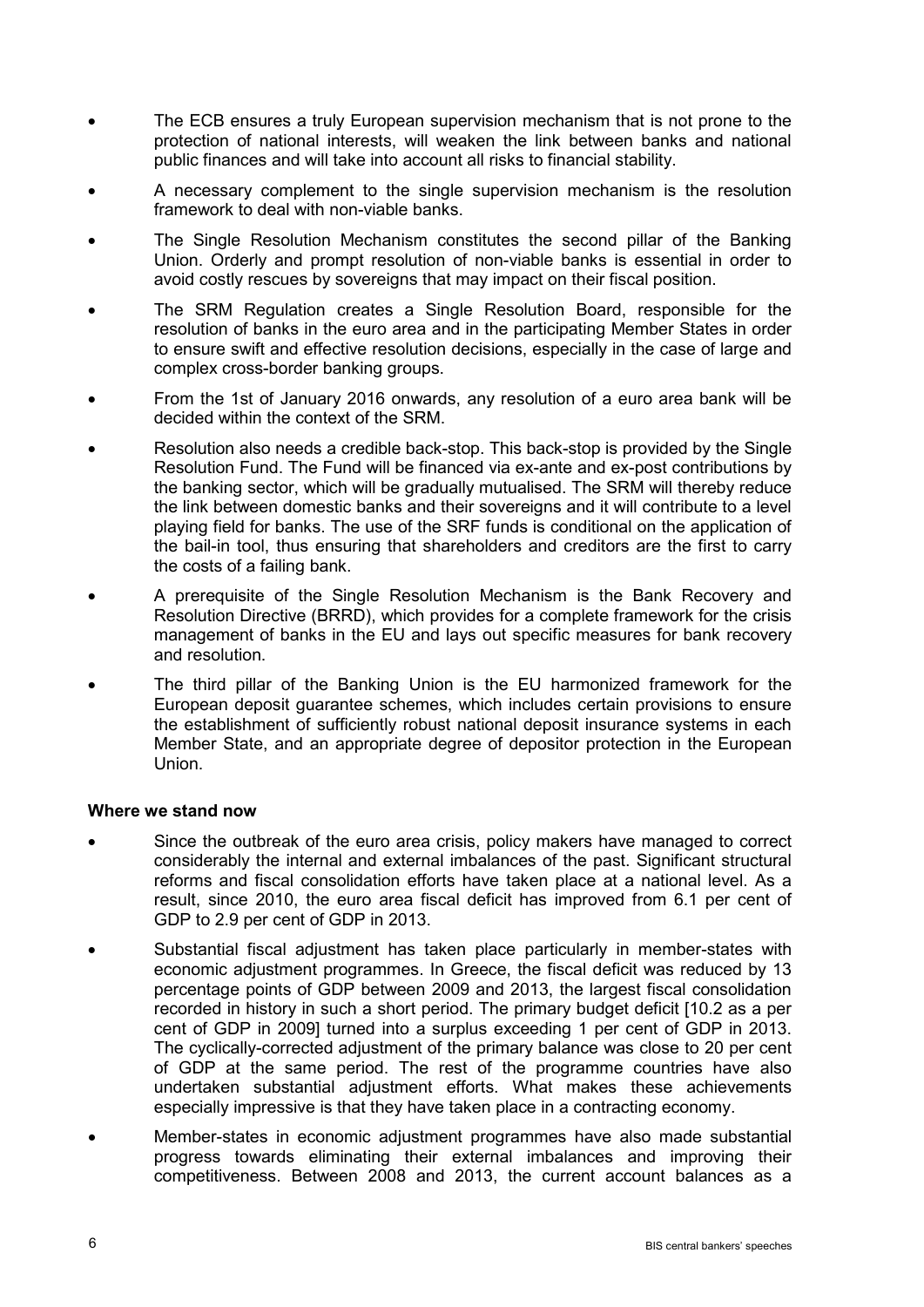percentage of GDP of Ireland, Portugal and Greece improved by between 10 and 16 percentage points. Relative unit labour costs have also fallen significantly, since 2008 (in Greece by over 20%).

- As a result, current account deficits in these countries have turned into surpluses in recent years.
- Substantial structural reforms in the product and labour markets and in public administration have also been implemented by member-states in economic adjustment programmes, facilitating the gradual adjustment of euro area economies.

### **Challenges and risks**

- Despite the considerable progress made since the global financial crisis, the economic recovery has been fairly slow. Global GDP growth is expected to be relatively low in 2014 for the third consecutive year. Meanwhile, the recovery in the EU has been sluggish and fragile, with low GDP growth and persistently high levels of unemployment, as noted by EU leaders in October.
- Political and geopolitical risks will continue to negatively affect the recovery going forward.
- However, the efforts made to improve the institutional framework and to promote productivity in the euro area have also created favourable conditions for a sustainable recovery.
- The ECB's accommodative monetary policy stance and the non-standard measures it adopted have helped to preserve financial stability, which is a necessary condition for growth.
- The Comprehensive Assessment of banks' balance sheets which comprised the Asset Quality Review (AQR) and the stress test components – exposed the areas in the banks and the financial system that need improvement, helped banks to strengthen their balance sheets, enhanced transparency and built public confidence in the banking sector.
- Growth will also benefit from the consequences of the Banking Union for the reversal of the fragmentation of EU financial markets, which was observed after the crisis. This reversal is necessary to create the conditions for further integration. Through common supervision, trust among cross-border banks will increase, enabling them to operate more efficiently across borders, to the benefit of consumers and firms.
- Moreover, banking union may reinforce the consolidation dynamics in the EU banking system, leading to a restructuring of the European banking sector, while enhanced cross-border competition through integration in the retail banking sector will lead to better prices and services for the consumers.
- However, key challenges remain. A key characteristic of the euro area economic recovery is the continuing decline in loans to the private sector. The recovery is so far "creditless" at both the euro area as a whole and, in many cases, in individual countries.
- Because the euro area economy is bank-based, bank lending is especially important for companies and, in particular, for SMEs, which produce the bulk of goods and services and account for a large share of employment.
- Consequently, the on-going credit contraction raises the question: Can the recovery be sustained in the presence of negative loan growth?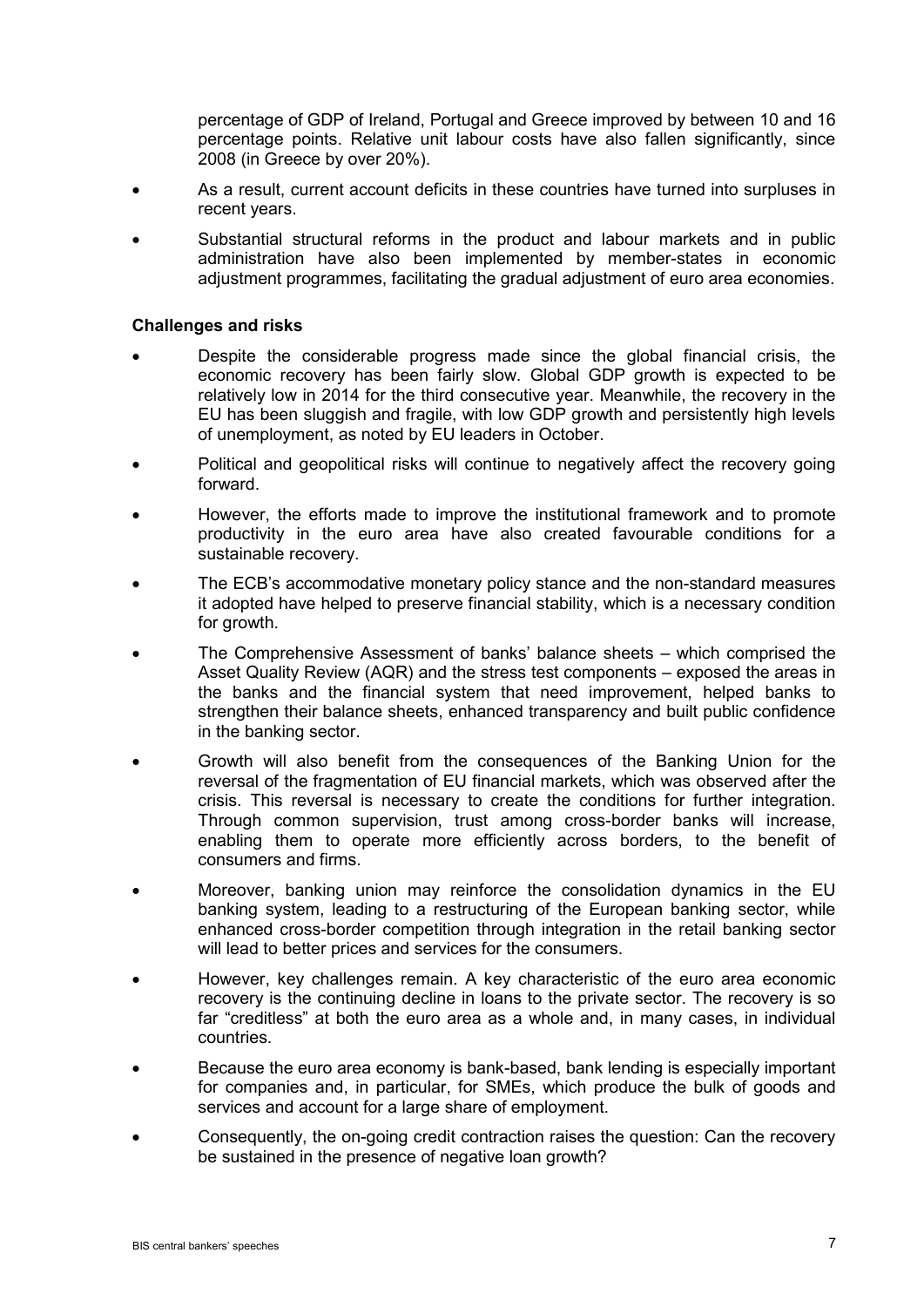- Throughout the crisis, the Eurosystem has adopted both standard and non-standard monetary policy measures with the objective of increasing confidence and further restoring the smooth operation of the monetary transmission mechanism. The latest such non-standard measures, the targeted longer-term refinancing operations (TLTROs), the purchase of asset-backed securities (ABSPP) and covered bonds (CBPP3) and the intention to bring the ECB balance sheet at the level observed at the beginning of 2012, aim at bringing inflation at levels consistent with price stability and support lending to the real economy. For a number of distressed economies potential lack of collateral could limit the usefulness of such measures. The ECB and the respective national Central Banks are paying special attention to this important issue.
- Overall, there is still work to be done. This is where the Banking Union again comes in. The banking union represents a crucial step towards restoring confidence in the banking sector.
- Restoring confidence in the banking sector will, in turn, greatly contribute to financial and economic stability in the future. Lower volatility in the real economy will have a positive impact on economic growth. This is in line with evidence of the growth theory literature which documents a negative correlation between growth and economic volatility.
- One lesson of the global financial crisis is that disruptions of financial intermediation play an important role in business cycle fluctuations. Credit constraints amplify economic fluctuations and banking crises contribute to the deepening of economic recessions. This is particularly true in bank-based economies, where capital markets are less developed.
- Eliminating the fragmentation of financial markets will loosen tight credit standards in the member states of the periphery, allowing banks to finance investment. Financing corporate investment is currently of outmost importance for economic growth both in the euro area as a whole and in the periphery countries, which have suffered particularly from deep and prolonged recessions. Remarkably, private investment in the euro area has declined from 20% of GDP in 2008 to 16% of GDP in 2013. The decline was much more pronounced in periphery countries such as Greece, Spain and Portugal, where private investment declined by between 6 and 9 percentage points of GDP.
- In the longer term, economic growth will benefit from deeper financial integration and development. Financial market integration will boost long-term economic growth by broadening the pool of available funds and supporting an efficient credit allocation process. This will contribute to a better allocation of physical resources in the economy, boosting in the long term total factor productivity and potential output.

#### Ladies and Gentlemen,

Today we witness a containment of systemic stress, despite intermittent financial market turbulence. And this is the result of the aforementioned coordinated actions.

However, this should not make us complacent. The search for yield in a very low interest rate environment, the growing use of leverage in the non-bank financial sector, the persistent pressures on bank profitability in a weak and uneven macroeconomic recovery, the reemergence of sovereign debt sustainability concerns amid low nominal growth, the wavering policy determination for reforms, and the signs that some investors may underestimate the potential for losses and volatility going forward, are issues of major concern.

The probability of a systemic threat is currently low but increased vigilance is required. In this environment, macro-prudential policies need to ensure that financial intermediaries can withstand a potential reversal of risk premia, while at the same time further initiatives are